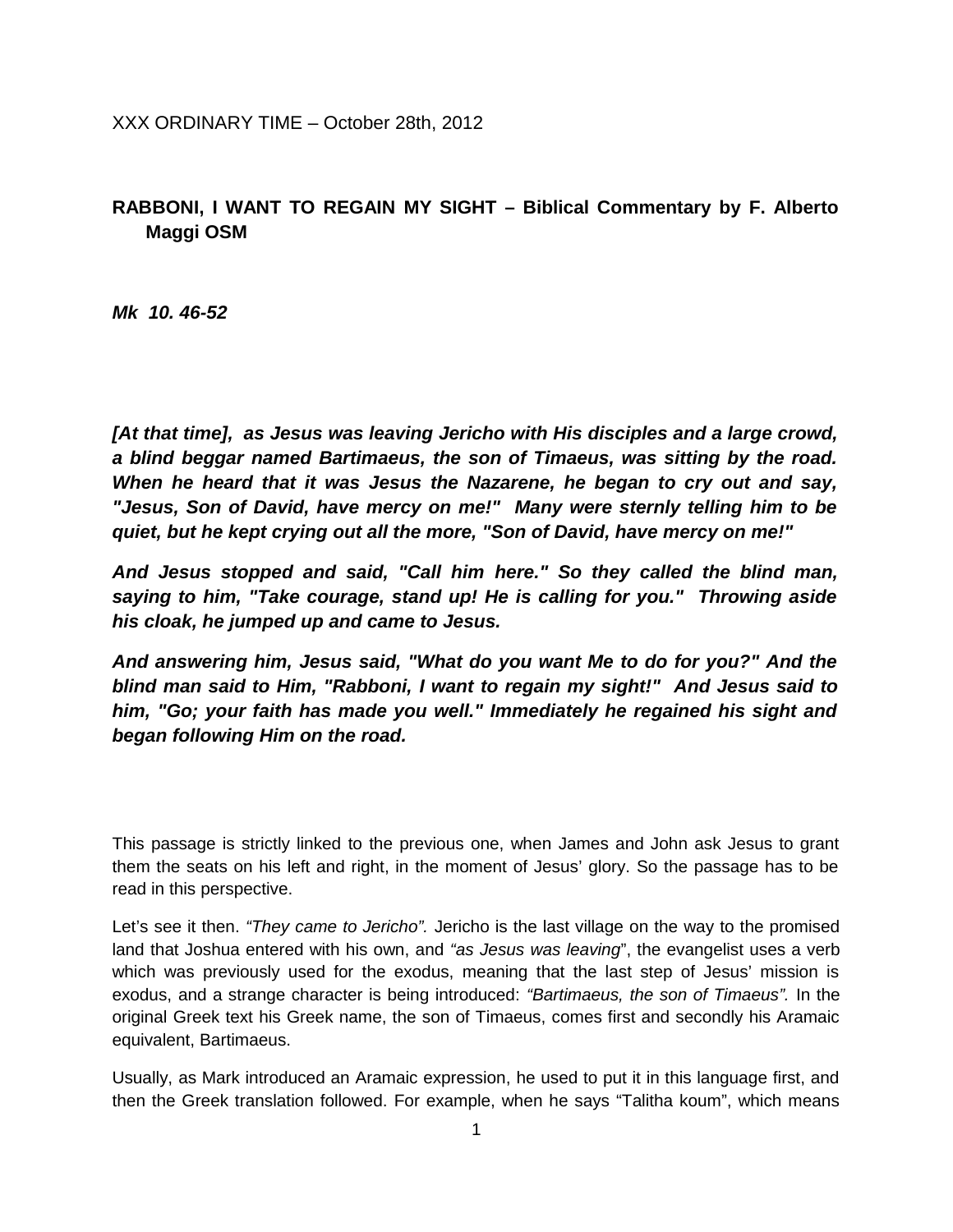"Little girl, I say to you, arise!", or when he says "Ephphatha", that is "Be opened!"; here the Greek term comes first instead "the son of Timaeus", where Timaeus means "the honored, the esteemed", and then the Aramaic equivalent.

This is because the evangelist meant to give a warning "Pay attention! Beyond the historical reality, this is a symbolic character through whom I represent the disciples – James and John – who, though Jesus said he was going to die, had ears and didn't hear, had eyes and didn't see, as they were looking for triumph".

This is the son of Timaeus. It is strange that he is being introduced as "the son of honor", but his name is not given at all.

*"He was a blind beggar".* The reason for his blindness, as Jesus had already said warning his disciples, *"they have eyes and don't see, ears and don't hear".* Furthermore the evangelist provides another explanation, while specifying that he *"was sitting by the road".*

*"By the road".* In chapter 4 of this same Gospel, vers. 15, Jesus said that that the word is sown on the path and Satan comes to take it way. Satan is the image of power. Disciples are blinded by a nationalist ideology for power, so that they are not able to receive the word of the Lord.

*"When he heard that it was Jesus the Nazarene" –* Nazareth was a small town in Galilee where Zealots were barricaded, so 'Jesus the Nazarene' means 'the revolutionary, the belligerent' – *"He began to cry out and say «Son of David!»"* 

He was blind. Jesus is the Son of God, not the Son of David. "Son", in that ancient culture, referred to the one behaving like his father; "Son of David" was an expression recalling the awaited Messiah, the powerful, violent and strong one, as David used to be, a kind who succeeded in gathering the twelve tribes of Israel and give them a capital, Jerusalem, but all through violence.

Jesus is not the Son of David, he is the Son of God. Jesus doesn't take life away, he gives his own life. This is the reason for the blindness; the blind addresses to Jesus calling him "Son of David".

*"Son of David, have mercy on me!"* In this expression he is begging to regain his sight. "Have mercy on me"; it is the people that sees the Son of David, the solution to its painful situation, that is domination. It is just when entering Jerusalem, Jesus is addressed with "Hosanna to the Son of David!".

Well then, even if many rebuke him, *"he kept crying out all the more «Son of David, have mercy on me!»"* , asking Jesus to restore the monarchy in Israel, in fact. *"And Jesus stopped and said, «Call him here»".* 

He calls him just like he called his disciples who were following him but were not really with him. They are far away because they're victims of this religious ideology. They call him and here begins the conversion of the disciple. *"Throwing aside his cloak" –* cloak used to represent the